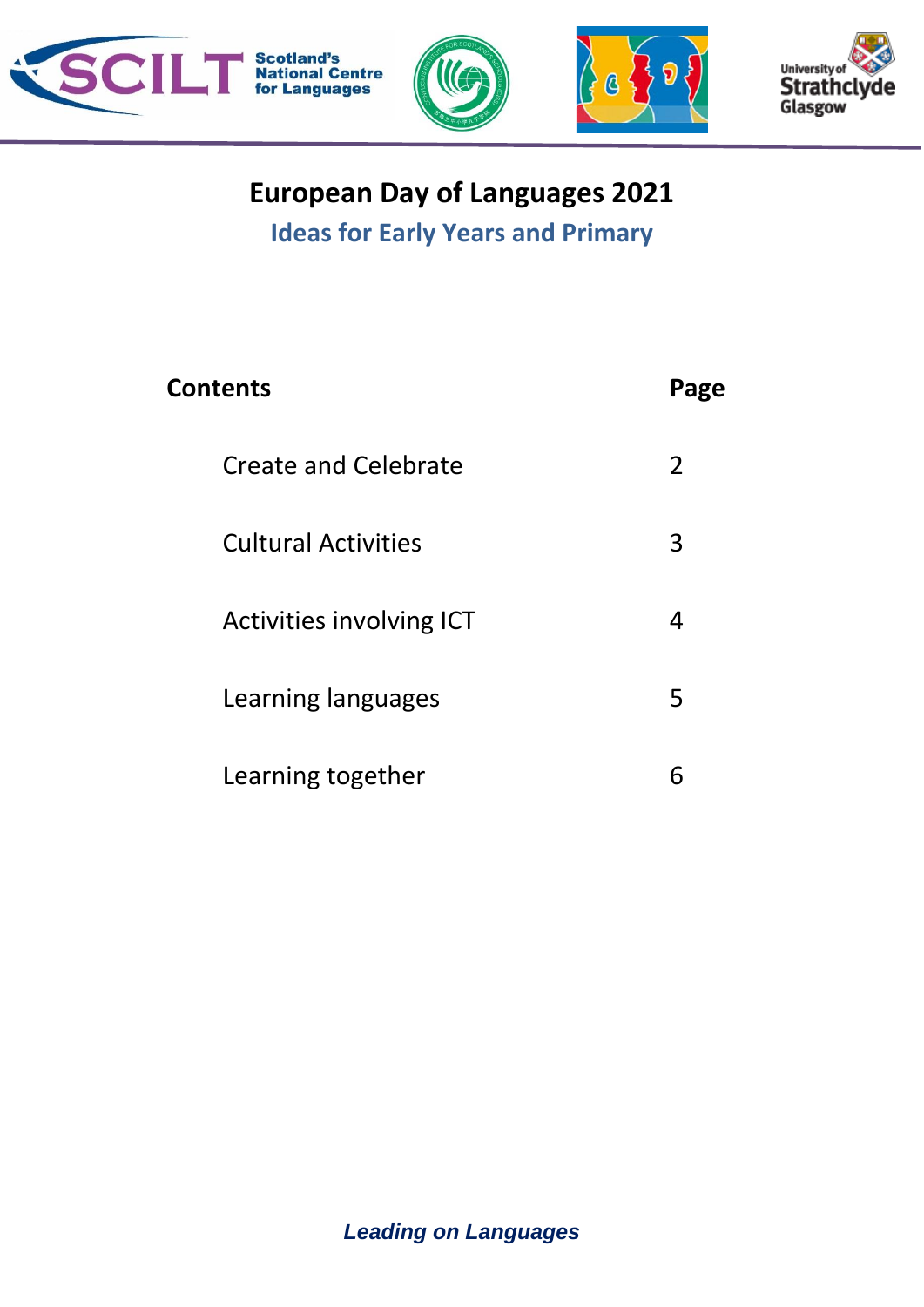



#### **Create and celebrate - All languages merit celebration because 26 September is the European Day of Languages (not the Day of European Languages)**

| <b>Activity</b>                         | <b>Suggested</b><br>timeframe                | <b>Description</b>                                                                                                                                                                                                                                                                   |  |
|-----------------------------------------|----------------------------------------------|--------------------------------------------------------------------------------------------------------------------------------------------------------------------------------------------------------------------------------------------------------------------------------------|--|
| <b>SUITABLE FOR ALL AGES AND STAGES</b> |                                              |                                                                                                                                                                                                                                                                                      |  |
| Words for the<br>world competition      | Closing date:<br>Monday 25th<br>October 2021 | Why not combine EDL and COP26 by encouraging your pupils to<br>enter our Words for the World competition?                                                                                                                                                                            |  |
|                                         |                                              | We are inviting pupils to use their words to show how the world<br>can be a better place. This could be about climate change,<br>helping the environment, how we treat one another, equality -<br>whichever area they are most concerned about, or would most<br>like to see change. |  |
|                                         | $1 - 2$ weeks in                             | Carry out an audit of all the different languages spoken in your<br>class or school community – include staff, pupils and family<br>members.                                                                                                                                         |  |
| Class or whole<br>school languages      |                                              | Guess the total number of languages challenge.                                                                                                                                                                                                                                       |  |
| audit                                   | total                                        | Then collect, display and interpret data.                                                                                                                                                                                                                                            |  |
|                                         |                                              | Share the information in a display for a prominent location in<br>your school/on your school website/in your school<br>newsletter/at an assembly.                                                                                                                                    |  |
| <b>Art and Design</b>                   | Half a day/<br><b>Homework Task</b>          | Children study works by artists from a country and create a<br>piece of art in the same style. Incorporate instructions in the<br>target language.                                                                                                                                   |  |
| Eurovision!                             | Half day event                               | Arrange a Eurovision-style song contest in your school with<br>songs performed in other languages.                                                                                                                                                                                   |  |
| Design and<br>Engineering               | Half day event                               | Research famous landmarks from different countries. Use<br>problem-solving strategies to construct models using a range of<br>different media. Incorporate some target language for<br>materials, tools, verbs for making                                                            |  |
| MIDDLE & UPPER PRIMARY (P4 - P7)        |                                              |                                                                                                                                                                                                                                                                                      |  |
| Research challenge                      | $30$ mins $+$                                | Challenge to discover the many countries of the world/how<br>many people around the world where your target language(s)<br>is/are official languages. Could be a challenge done against the<br>clock or as a homework task, individually or collaboratively.                         |  |
| Daily life around<br>the world          | $1$ day $-1$ week                            | Research daily life in a country and present in a media of choice.<br>Include target language around routines, meals, school and<br>leisure activities.                                                                                                                              |  |
| Games Inventors                         | Up to 1 week                                 | Groups or individuals create a board game to<br>promote/celebrate languages for others to play i.e.: What does                                                                                                                                                                       |  |

### **Leading on Languages** 2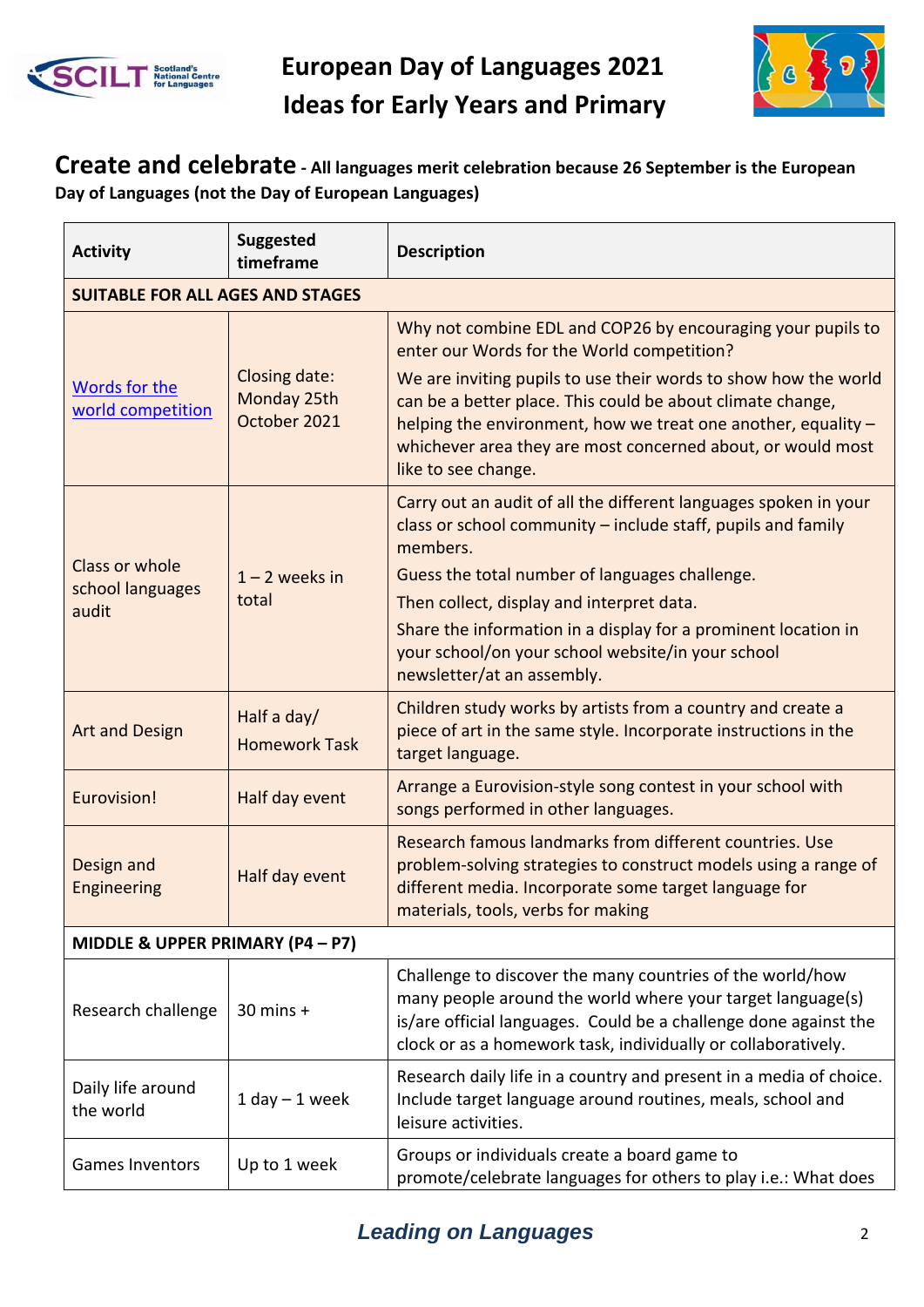



| <b>Activity</b>                                   | <b>Suggested</b><br>timeframe | <b>Description</b>                                                                                                                                                                                                                                                                                                                          |
|---------------------------------------------------|-------------------------------|---------------------------------------------------------------------------------------------------------------------------------------------------------------------------------------------------------------------------------------------------------------------------------------------------------------------------------------------|
|                                                   |                               | the Spanish word 'Hola' mean in English? Which languages are<br>spoken in Switzerland?                                                                                                                                                                                                                                                      |
|                                                   |                               | You must know the answers to your questions!                                                                                                                                                                                                                                                                                                |
| <b>Multilingual</b><br>tonguetwister<br>challenge | $15 \text{ mins} +$           | Choose a language and learn a tonguetwister in that language.<br>Check out<br>https://www.omniglot.com/language/tonguetwisters/index.htm<br>How many times can you say your tonguetwister in a minute?<br>Can you make a whole class film of all the different<br>tonguetwisters? Some great examples here:<br>https://youtu.be/SI1J2bbbOt4 |

**Let us know how you celebrate the European Day of Languages and we will post it on our EDL 2021 blog! Email** [scilt@strath.ac.uk](mailto:scilt@strath.ac.uk) **with all your EDL news.**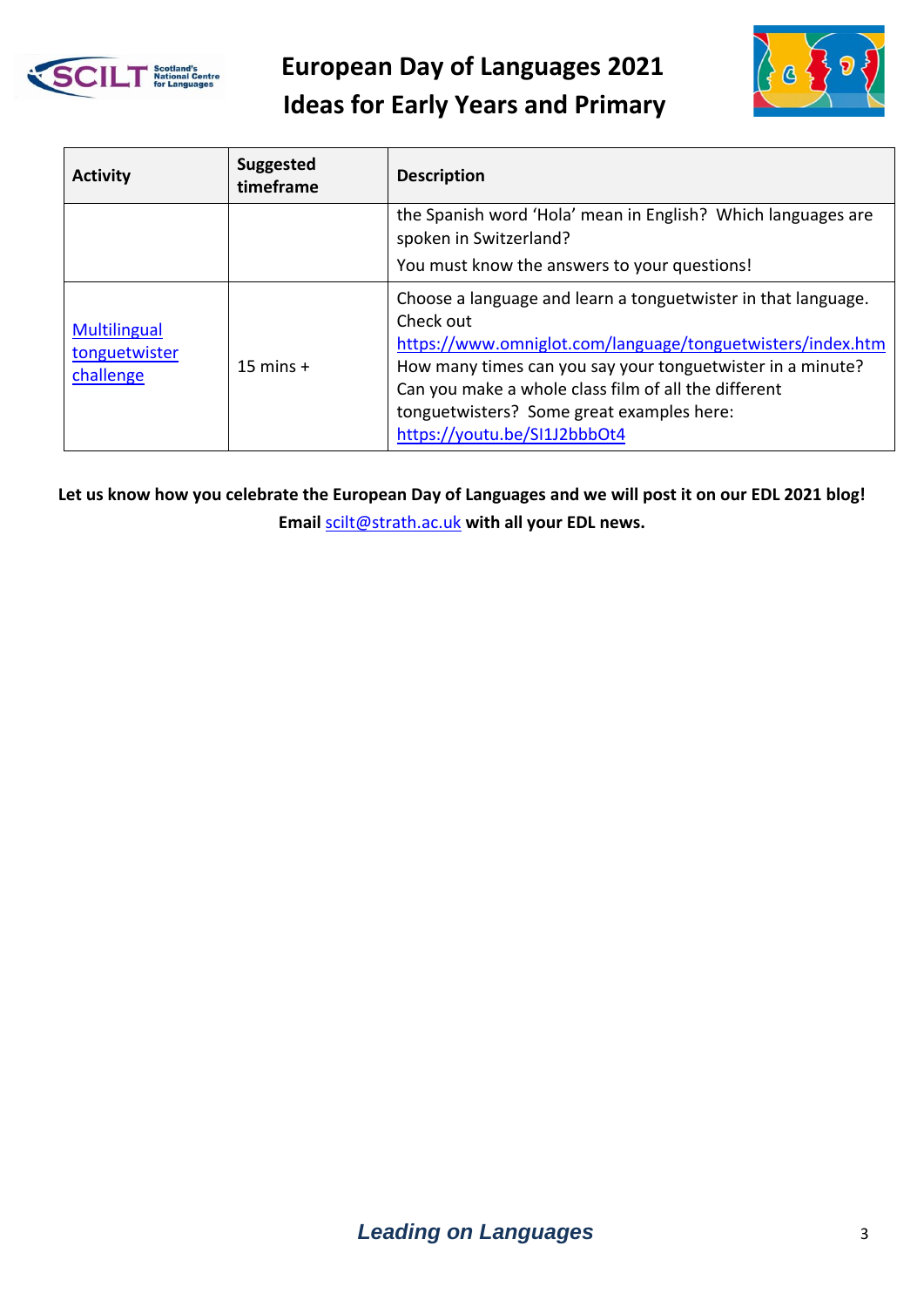



### **Cultural activities**

| <b>Activity</b>                         | <b>Suggested timeframe</b> | <b>Description</b>                                                                                                                                                                                                                               |
|-----------------------------------------|----------------------------|--------------------------------------------------------------------------------------------------------------------------------------------------------------------------------------------------------------------------------------------------|
| <b>SUITABLE FOR ALL AGES AND STAGES</b> |                            |                                                                                                                                                                                                                                                  |
| Community<br>languages                  | Half an hour               | Invite a linguist from your class/school or the local<br>community to share knowledge and experiences with a<br>group of learners. Share photos, clothing, food, music,<br>dance, customs & festival.                                            |
| Disney characters<br>sing-a-long        | Five minutes per song      | Free downloadable resource, free TES Resource login<br>required. Recently updated QR codes allow you to hear<br>Disney characters singing songs from the film in the language<br>from where the film is set.                                     |
| Cultural day                            | Whole day                  | Plan a whole day of activities to celebrate based on a<br>selection from these SCILT EDL suggestions.                                                                                                                                            |
| Kid's Corner: EU<br>quizzes and games   | 15 mins+                   | Selection of online interactive games to help you explore<br>various aspects of life, ranging from currency to lifestyle in<br>the European Union. Materials arranged in year groups (up<br>to 9 years; ages 9-12 etc.)                          |
| MIDDLE & UPPER PRIMARY (P4 - P7)        |                            |                                                                                                                                                                                                                                                  |
| <b>EDL Language quiz</b>                | $30$ mins $+$              | EDL quiz with 7 categories.                                                                                                                                                                                                                      |
|                                         |                            | Also a wide range of language facts, languages games and<br>language fun on this webpage.                                                                                                                                                        |
| <b>Marvellous Menus</b>                 | Half a day/                | <b>Suitable for P5-P7</b>                                                                                                                                                                                                                        |
|                                         | <b>Homework Task</b>       | Research school meals in the country of your choice. Create<br>a menu for a school meal in the target language.                                                                                                                                  |
| Languages Café                          | Half day event             | <b>Suitable for P5-P7</b>                                                                                                                                                                                                                        |
|                                         |                            | Pupils host a café with food, drink, menu, ordering and<br>decorations in the appropriate target language. Invite pupils,<br>staff, parents & visitors who are encouraged to order in the<br>target language.                                    |
| <b>Country Profile</b>                  | Up to 1 week               | <b>Suitable for P5-P7</b>                                                                                                                                                                                                                        |
|                                         |                            | Carry out research to create a detailed profile in any format<br>about one of the countries where your target language is an<br>official language.                                                                                               |
| <b>UPPER PRIMARY (P6 &amp; P7)</b>      |                            |                                                                                                                                                                                                                                                  |
| <b>Fashion Show</b>                     | Up to 1 week               | Children prepare a fashion show which celebrates traditional<br>clothing from countries of the world or narrate the fashion<br>show, describing the outfits in your target language.<br>Remember to be respectful and avoid harmful stereotypes. |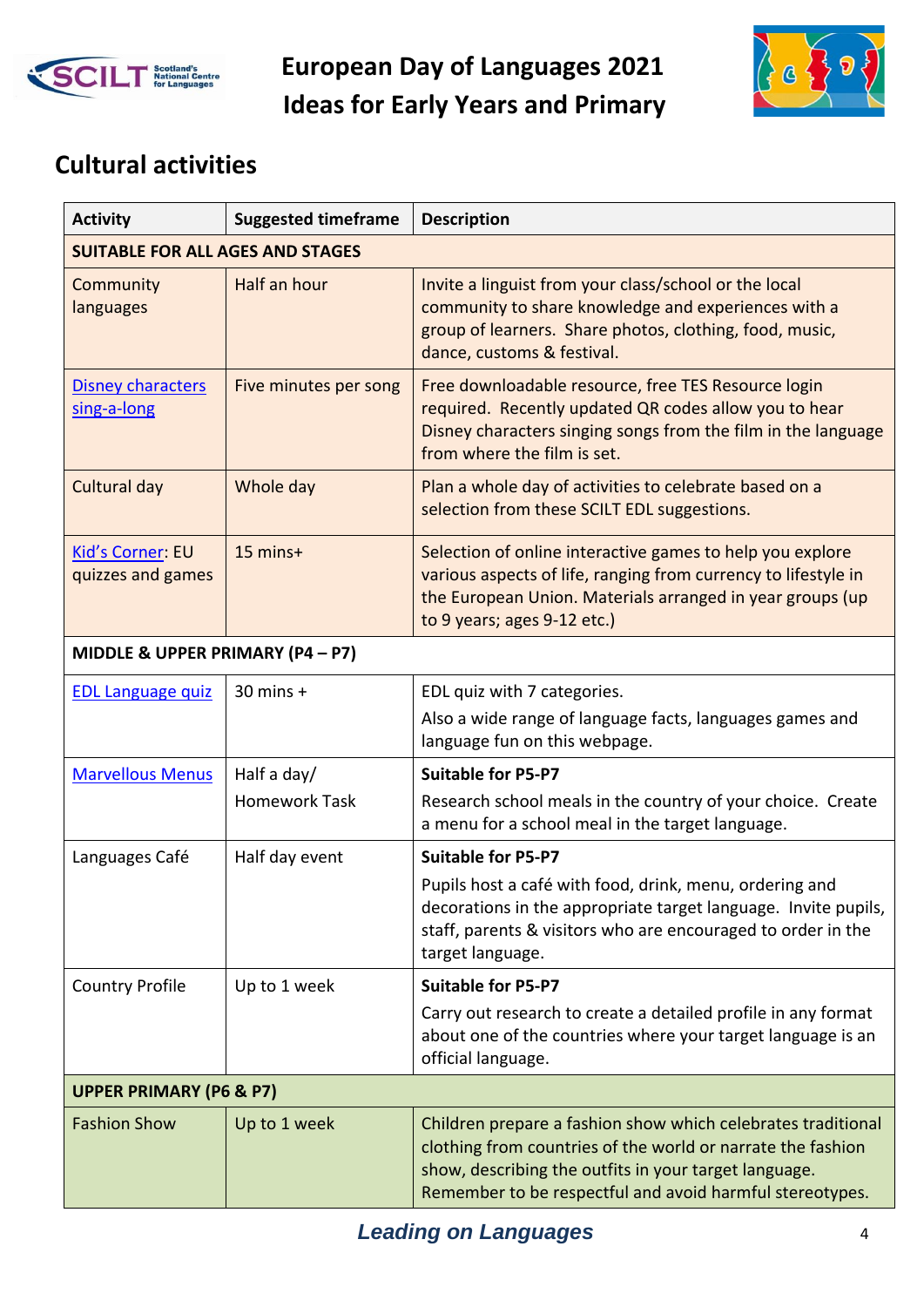



**Let us know how you celebrate the European Day of Languages and we will post it on our EDL 2021 blog! Email** [scilt@strath.ac.uk](mailto:scilt@strath.ac.uk) **with all your EDL news.**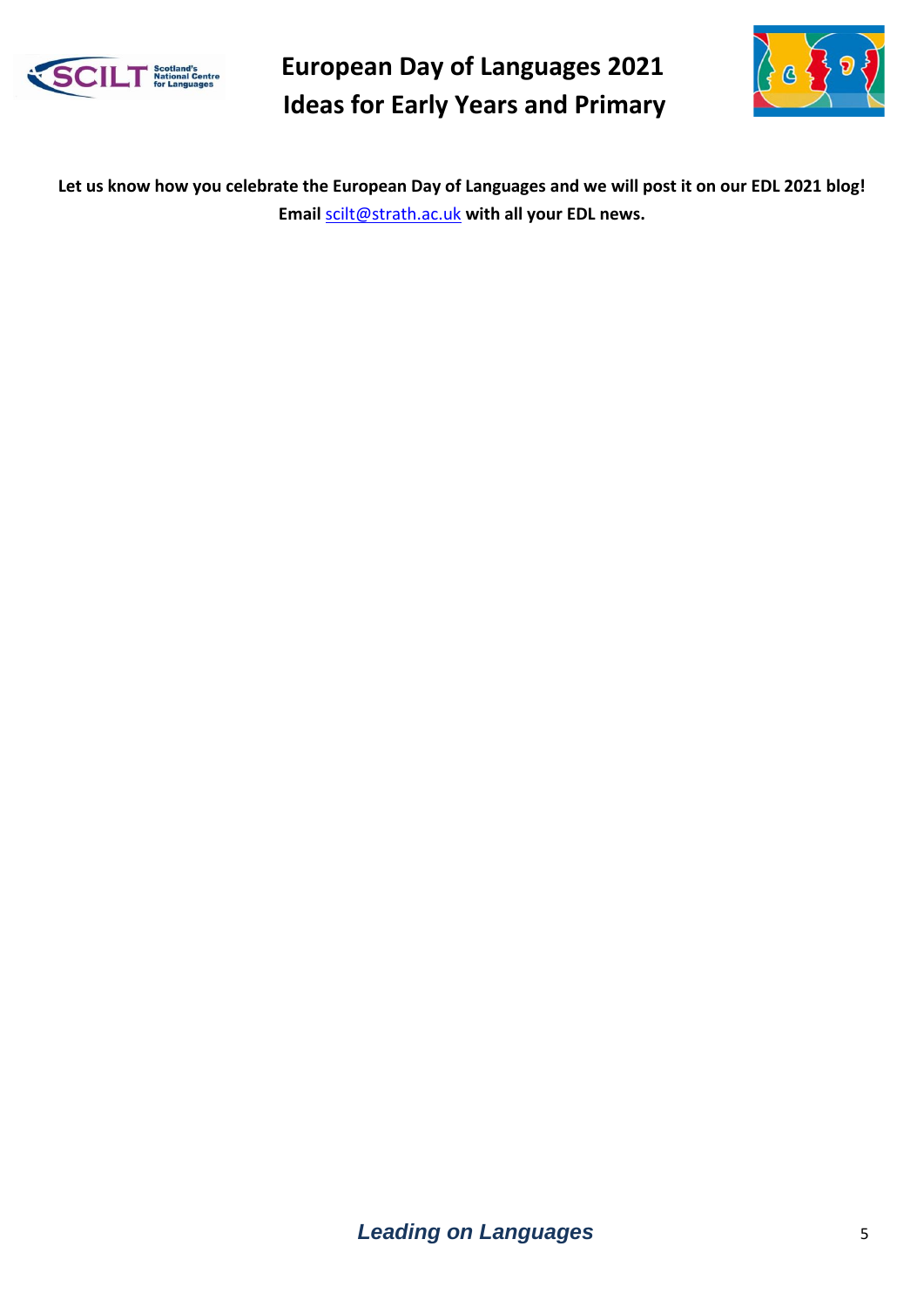



## **Activities involving ICT**

| <b>Activity</b>                              | <b>Suggested timeframe</b>         | <b>Description</b>                                                                                                                                                                                                                                                                       |
|----------------------------------------------|------------------------------------|------------------------------------------------------------------------------------------------------------------------------------------------------------------------------------------------------------------------------------------------------------------------------------------|
| <b>SUITABLE FOR ALL AGES AND STAGES</b>      |                                    |                                                                                                                                                                                                                                                                                          |
| Social media                                 | 10 mins                            | On social media around 26 <sup>th</sup> September post on Twitter or<br>Instagram about language learning in English or better still<br>in the target language. Use hashtags #EDL2021<br>#coeEDL2021                                                                                     |
| <b>Multilingual Families</b><br>e-storybooks | 10 mins                            | These engaging eBooks show why children should learn,<br>use and retain languages. There are two eBooks, one for<br>children aged 0-6 and one for children aged 6-10. They<br>include interactive elements.<br>Additional associated materials available for parents and<br>teachers.    |
| QR code<br>treasure/scavenger<br>hunt        | 1 hour + to prepare and<br>try out | Create a treasure hunt around classroom/school/school<br>grounds using QR codes.<br>Questions or answers to incorporate target language(s) as<br>appropriate to learners' ages and stage.<br>Find step-by-step instructions for how to create a QR code<br>treasure/scavenger hunt here. |
| <b>Digital storytelling</b>                  | $30$ mins +                        | Use a free app like Puppet Pals or Chatterpix Kids to<br>create a short animated conversation or story in your<br>target language(s) on a digital device.                                                                                                                                |
| MIDDLE & UPPER PRIMARY (P4 - P7)             |                                    |                                                                                                                                                                                                                                                                                          |
| Links between<br>languages                   | $10$ mins $+$                      | Links between languages activities on the 'Passeport pour<br>la Francophonie' site. Discover where words came from<br>and how they have travelled and influenced many<br>different cultures including our own.                                                                           |
| Create an online<br>interactive activity     | $1$ hour $+$                       | Use Kahoot, educandy or similar to make a quiz or other<br>interactive activity in target language.                                                                                                                                                                                      |
| <b>UPPER PRIMARY (P6 &amp; P7)</b>           |                                    |                                                                                                                                                                                                                                                                                          |
| <b>Virtual tours</b>                         | $1$ hour $+$                       | Use thinglink or genial.ly to create a virtual tour of places<br>where your target language is spoken. How to guide for<br>thinglink and How to guide for genial.ly.                                                                                                                     |

**Let us know how you celebrate the European Day of Languages and we will post it on our EDL 2021 blog! Email** [scilt@strath.ac.uk](mailto:scilt@strath.ac.uk) **with all your EDL news.**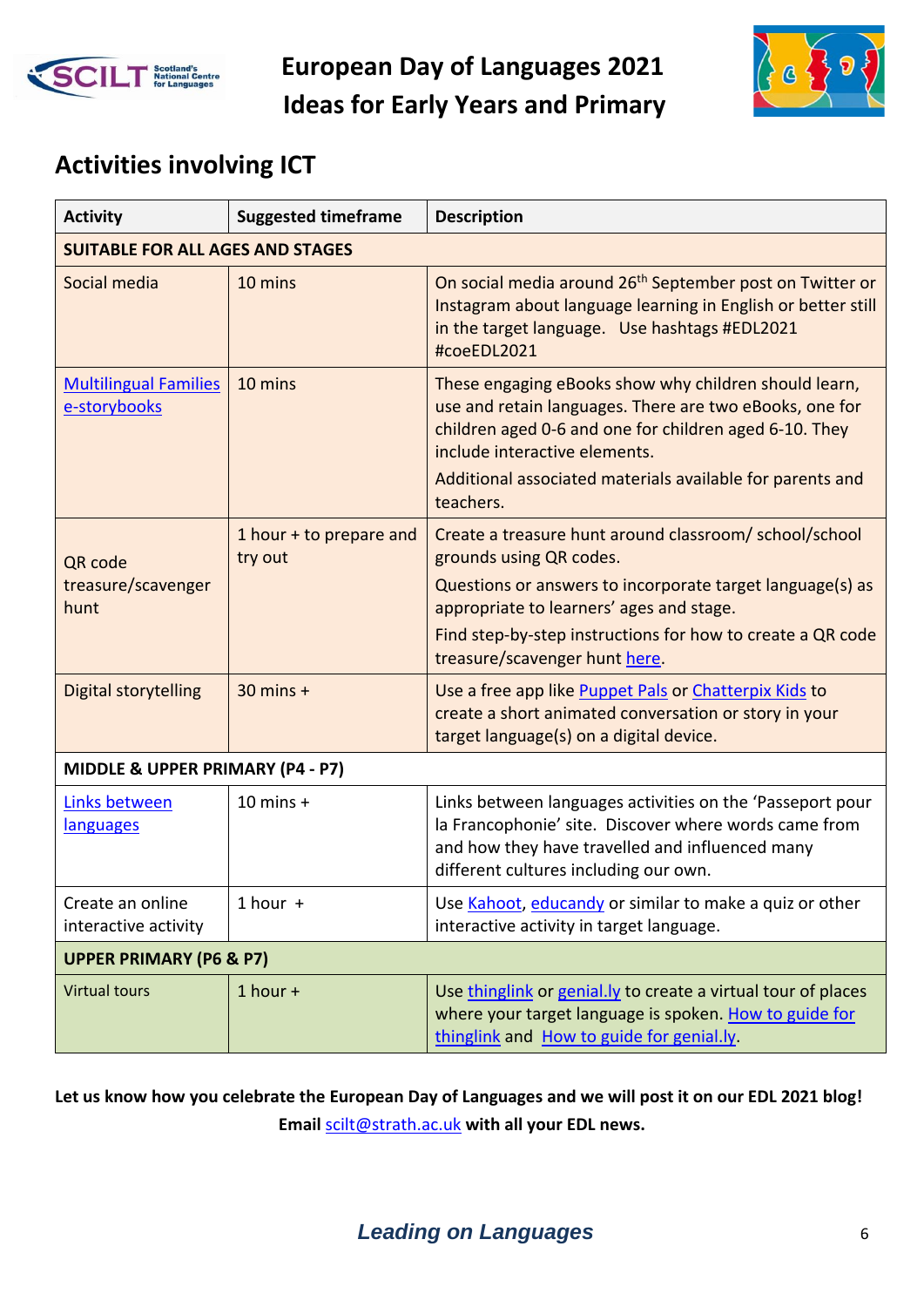



### **Learning languages**

| <b>Activity</b>                                                           | <b>Suggested timeframe</b>                   | <b>Description</b>                                                                                                                                                                                                                                                                                                                                                               |  |  |
|---------------------------------------------------------------------------|----------------------------------------------|----------------------------------------------------------------------------------------------------------------------------------------------------------------------------------------------------------------------------------------------------------------------------------------------------------------------------------------------------------------------------------|--|--|
|                                                                           | <b>SUITABLE FOR ALL AGES AND STAGES</b>      |                                                                                                                                                                                                                                                                                                                                                                                  |  |  |
| <b>Fun language</b><br>facts                                              | 5 mins+                                      | Download and share these fun facts collated by NICILT                                                                                                                                                                                                                                                                                                                            |  |  |
| <b>Reality check</b>                                                      | 5 mins+                                      | Download and share these cards that explain some of the<br>benefits of using and learning languages. Collated by NICILT.                                                                                                                                                                                                                                                         |  |  |
| Languages take<br>you further                                             | $10$ mins +                                  | Use this interactive animated phrase book - free to download.<br>Practice useful phrases in 26 different European languages.                                                                                                                                                                                                                                                     |  |  |
|                                                                           | MIDDLE & UPPER PRIMARY (P4 - P7)             |                                                                                                                                                                                                                                                                                                                                                                                  |  |  |
| Learning<br>languages and<br>the four<br>capacities                       | 10 mins                                      | Discuss the statements on this new poster from Education<br>Scotland which explains how learning languages can<br>contribute to the development of responsible citizens,<br>confident individuals, effective contributors and successful<br>learners.                                                                                                                            |  |  |
| Multilingual<br>English                                                   | <b>Homework Task</b>                         | Identify the origin language of words and phrases widely used<br>in English language. eg. Do you know which languages words<br>such as ballet, moped, kindergarten and chocolate come from?<br>Sources: https://www.dictionary.com/e/borrowed-words/ and<br>https://www.fluentu.com/blog/english/english-words-from-<br>other-languages/                                         |  |  |
| Languages Facts<br>and <b>Quiz</b>                                        | Facts = Homework<br>task<br>$Quiz = 30 mins$ | Learn language related facts then try out the quiz in groups,<br>pairs or one on one!                                                                                                                                                                                                                                                                                            |  |  |
|                                                                           | <b>UPPER PRIMARY (P6 &amp; P7)</b>           |                                                                                                                                                                                                                                                                                                                                                                                  |  |  |
| <b>Languages all</b><br>around you!                                       | Over several weeks                           | This booklet raises awareness of languages in everyday life. It<br>comprises a collection of activities showing how modern<br>languages are part of everyday life. The idea is to make pupils<br>more aware of the importance of languages, the role they play<br>in many aspects of young people's experience and how<br>languages can be learned while having fun and playing. |  |  |
| <b>Scottish</b><br><b>European</b><br><b>Languages</b><br>Portfolio (ELP) | Ongoing                                      | Use the Scottish ELP to record achievements and experiences<br>with different languages at home, at school and beyond.                                                                                                                                                                                                                                                           |  |  |

**Let us know how you celebrate the European Day of Languages and we will post it on our EDL 2021 blog! Email** [scilt@strath.ac.uk](mailto:scilt@strath.ac.uk) **with all your EDL news.**

### **Leading on Languages** 7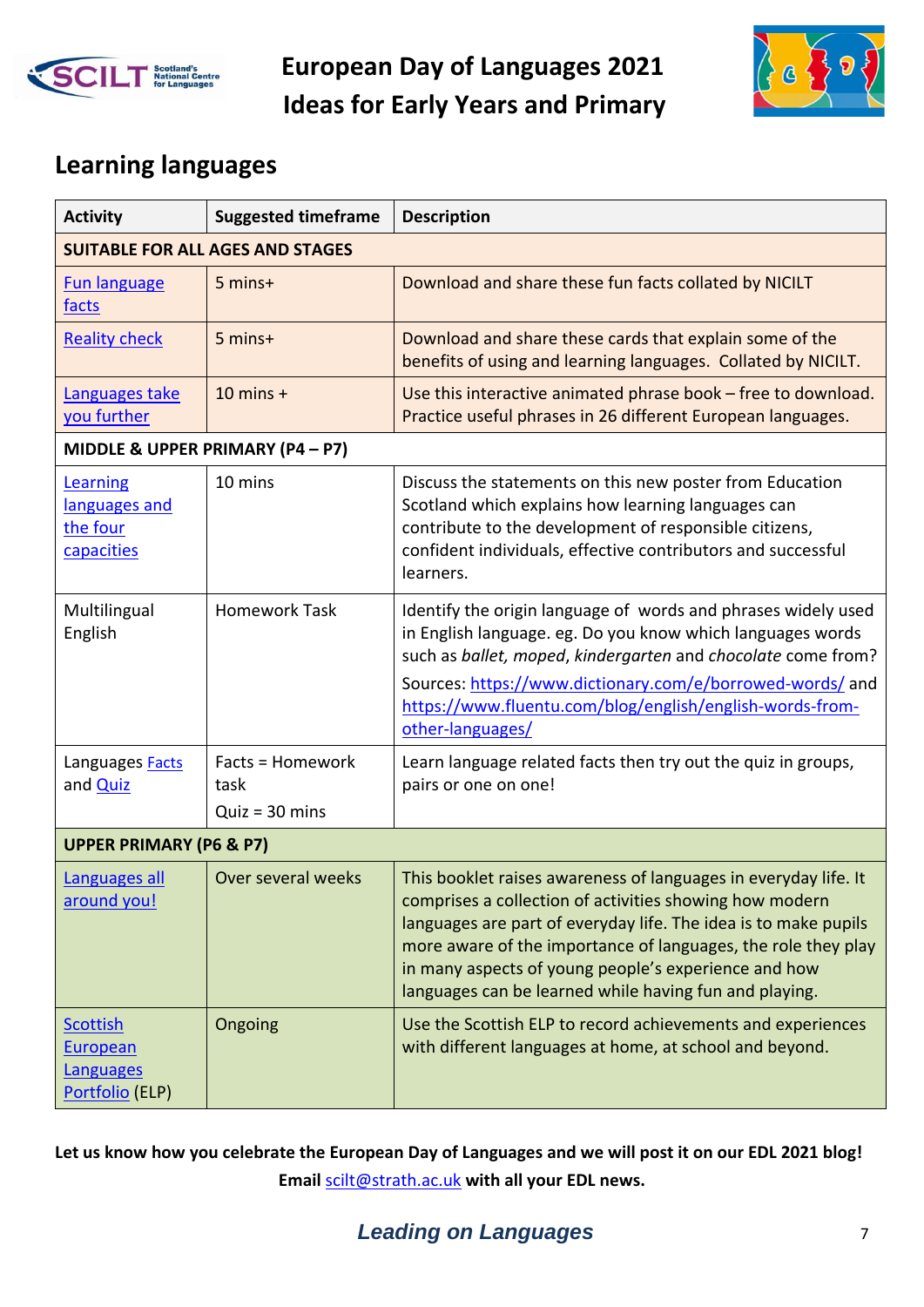



## **Learning together**

| <b>Activity</b>                         | <b>Suggested timeframe</b>                                                                                             | <b>Description</b>                                                                                                                                                                                                                                                                                                                                                                                                                                                                                                                                                                                         |
|-----------------------------------------|------------------------------------------------------------------------------------------------------------------------|------------------------------------------------------------------------------------------------------------------------------------------------------------------------------------------------------------------------------------------------------------------------------------------------------------------------------------------------------------------------------------------------------------------------------------------------------------------------------------------------------------------------------------------------------------------------------------------------------------|
| <b>SUITABLE FOR ALL AGES AND STAGES</b> |                                                                                                                        |                                                                                                                                                                                                                                                                                                                                                                                                                                                                                                                                                                                                            |
| The Rights of the<br>Language Learner   | 5 mins                                                                                                                 | Download and display this free poster from bsmall<br>publishing to encourage a positive approach to<br>language learning.                                                                                                                                                                                                                                                                                                                                                                                                                                                                                  |
| Hello! Talk to me!                      | 5 mins                                                                                                                 | Watch and work out which languages are used by<br>the people in this short film from the European<br>Centre for Modern Languages.                                                                                                                                                                                                                                                                                                                                                                                                                                                                          |
| Teach your family!                      | <b>EDL</b> week                                                                                                        | Involve parents and carers in EDL. Promote a<br>simple phrase each day for children to practise at<br>home with their families.                                                                                                                                                                                                                                                                                                                                                                                                                                                                            |
| Languagestones                          | Open ended                                                                                                             | As a class, school or club, collect stones. Wash<br>them and paint a design including a word or<br>phrase in your target language on each stone.<br>When complete, hide each stone in a different<br>place around the school building, wider<br>community or beyond for others to find.<br>When you find someone's Language Stone, take a<br>photo of it and then post it on the<br>Languagestones Facebook group page and/or on<br>social media using the #languagestones hashtag,<br>before hiding it again. You will be able to follow<br>the stone you made or found and to see how far it<br>travels. |
| <b>UPPER PRIMARY (P6 &amp; P7)</b>      |                                                                                                                        |                                                                                                                                                                                                                                                                                                                                                                                                                                                                                                                                                                                                            |
| <b>Sharing language</b><br>learning     | 30 mins                                                                                                                | <b>Suitable for P6-P7</b><br>Upper school pupils plan and deliver a short<br>lesson to younger pupil. The activity could be to<br>teach a song/rhyme, read a simple story or play a<br>game in a language other than English - either a<br>spoken or a signed language                                                                                                                                                                                                                                                                                                                                     |
| Languages Ambassadors<br>Fun Day        | Preparation/planning<br>time required between<br><b>Primary and Secondary</b><br>staff/senior pupils<br>Half day event | With support from languages department in<br>associated secondary<br>Invite senior pupils to help plan and deliver<br>language activities for EDL for primary learners.<br>For example, show younger pupils how to play<br>boules, teach a tongue twister or deliver a PE<br>lesson in a language other than English.                                                                                                                                                                                                                                                                                      |